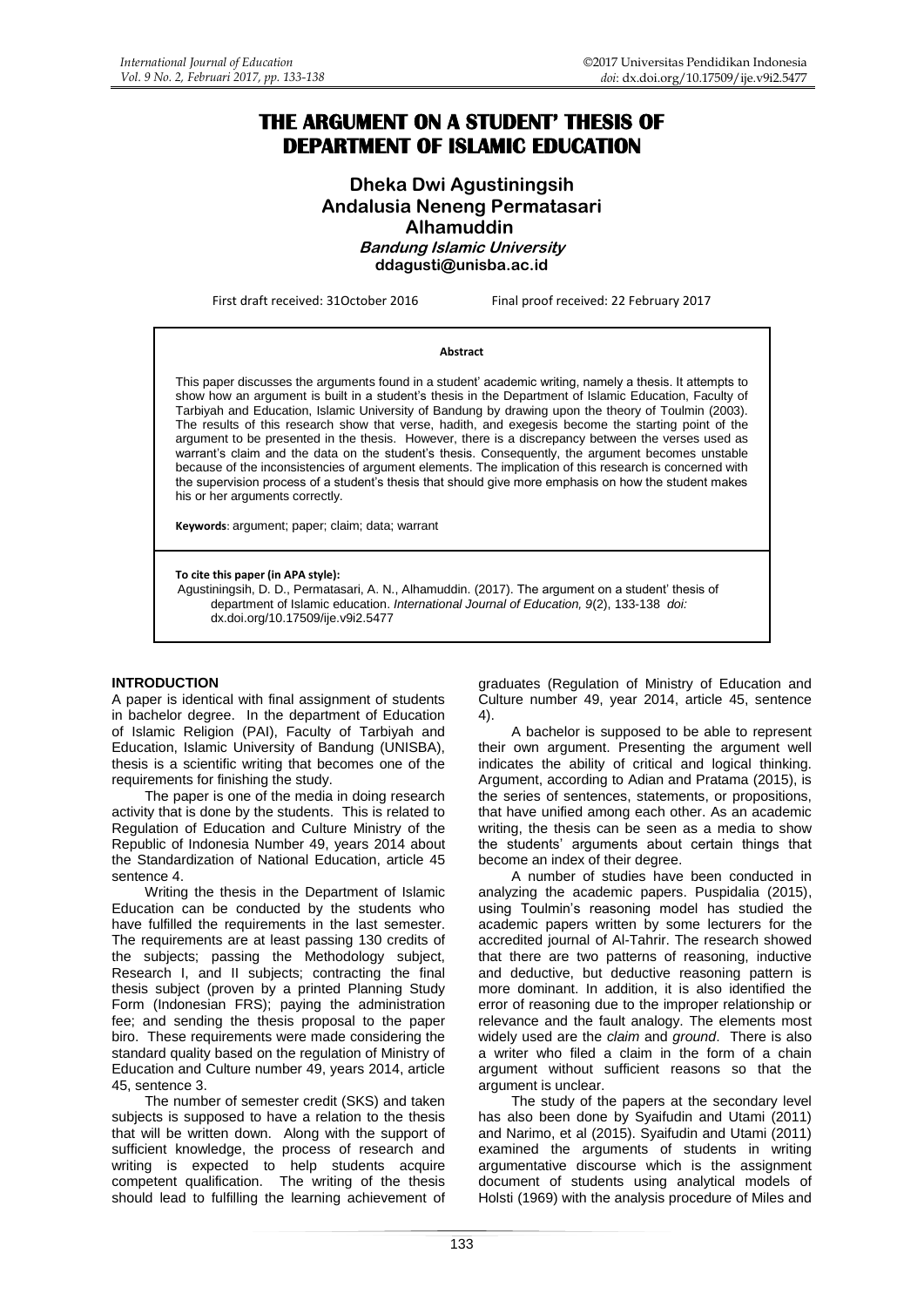Huberman (1994). The results of the research conducted showed there is relatively complete use of the elements of argument, so the argument is clear. These results are also shown by the research conducted by Narimo (2015). In his study about propositions and arguments in class discussion of grade eight at SMP Negeri 1 Watulimo, Trenggalek, East Java Province, using the theory of Latsko and argumentation of Toulmin, his research showed that there are two patterns of propositions used, affirmation and negation, while the argument used is a collaborative argument, i.e. the argument built by the students together with the structure of simple and complex argument with the complete elements.

In addition to the above studies that make writing academic of lecturers and students as the objects of study, there is also a study on books done by Dilianza, Siregar, and Kusmara (2015). They examined the application of theoretical argument in a book entitled *Five Maestros of Indonesian Modern Art*. This study used the theory of the argument formation of Toulmin, where it takes some elements such as *data, claim, warrant, backing, qualifier*, and *rebuttal*. This study shows that the arguments contained in the paper are not presented methodologically and the claim is not parallel to the claims contained in other literatures and basing the argument on the assumption of the author of the book. The results of this study showed the similar results to the study conducted by Puspidalia (2015) that indicate that the high academic qualification is not directly proportional to the clarity of argument conveyed.

It can be inferred that the results of research conducted by Narimo, et al (2015) and Syaifudin and Utami (2011) show the result of which is inversely proportional to the results of research conducted by Puspidalia (2015) and Dilianza, Siregar, Kusmara (2015). The arguments contained in the students' paper and discussions are considered strong because they contain the elements of the argument as proposed by Toulmin, compared to the arguments developed by the authors who work as lecturer.

The attention to argue capability also includes the use of argument as a learning model as practiced by Fahim and Hashtroodi (2012). Fahim and Hashtroodi (2012) examined the argument ability of Iranian students (average age of 21 years) who took the English Study Program with the translation specification at the University of Azad. The object of study is relevant to the research conducted by the writer, which is the ability to write an argumentative text on the same level, university. The research result indicates that the model of Critical Thinking which is tested to develop the ability of writing argumentative essay in four meetings can improve the ability of students, although it is not significant.

The study of the argument is not limited to academic papers. Some studies show that the arguments can be found in every kind of discourse. The argument in the discourse of persuasion is as disclosed by Nurusyifa (2011), the arguments in the discourse of the argument as practiced by Winahyu (2011), and the arguments in the discourse of the narrative as disclosed by Zaimar (1997), Patton (2003), and Permatasari (2012).

In particular, with regard to the above studies, through this article, the writer reports on a study of the arguments of a student' thesis of Islamic Religion

Education, Faculty of Tarbiyah and Education, Islamic University of Bandung. A thesis as an academic writing that shows the final results of study a bachelor student is supposed to demonstrate the ability of analysis and synthesize. It is as stated by Adian and Pratt (2015) that thinking should be orderly. By using the theoretical argument offered by Toulmin (2003), the form and structure of the argument in the thesis are analyzed.

# **Proposition and Argument**

In analyzing the form of argument there are two devices that can be used as an analysis tool, namely the proposition and argument elements. Larson (1984) stated that the proposition is a semantic unit consisting of concepts: the first is the core concept and other concepts that are more directly related to the concept of a core made of the concept of objects, events, and attributes. For example, if the core concept is an event, then the proposition is called the incident proposition. To mark the first proposition of the incident, conduct a search incident concept in the form of the verb. After it is done, then search for the participants, the persons or things that do or are attached with the job. Then, do the preparation of the proposition by chronology.

The proposition in a text is associated with other propositions through communication links. Larson (1984) mentioned the proposition that plays more important roles is marked with a capital letter. These propositions relationships are as follows: (1) Addition Relationships and Supporting Relationships are the relationships that the proposition is connected to one another by their times; (2) Explanation Relationship is an explanation with clarification of returned disclosure and *vice versa*; (3) Logical Relationships always contains a concept or idea of causation; (4) Stimulusresponse Relationship is only found in the discourse of speech and conversation (dialogue).

In this study, the analysis of the relationship is done before conducting a study on the structure of the argument. The relationship of propositions serves to look at each element of the chapter in the thesis that is interrelated. In addition, by observing the relationship between propositions, it can be seen the part of the central state or event which is the main proposition. This main proposition will be drawn to search for arguments.

The argument, according to Toulmin (2003), has its own structures just like organisms. The structure is what will determine the level of validity of an argument. There are two models in the way of thinking (logic), the mathematical logic and the logic of the law.

Speaking of the argument is not to be separated from the classical idea of Aristotle that the argument is made up of the major premise, minor premise. and a conclusion which is then referred to as mathematical logic. However, further doubts raise about the ability of the major premise, minor premise, and a conclusion in accommodating all elements of the argument. In daily life, the three main things cannot accommodate all the elements of argument.

This mathematical logical doubt will find the path of light in the presence of the legal logic (Toulmin, 2003). The law of the logic means the decisionmaking process generally used in the trial. The decision process does not present truth for granted, but needs to be fought four. Therefore, their claims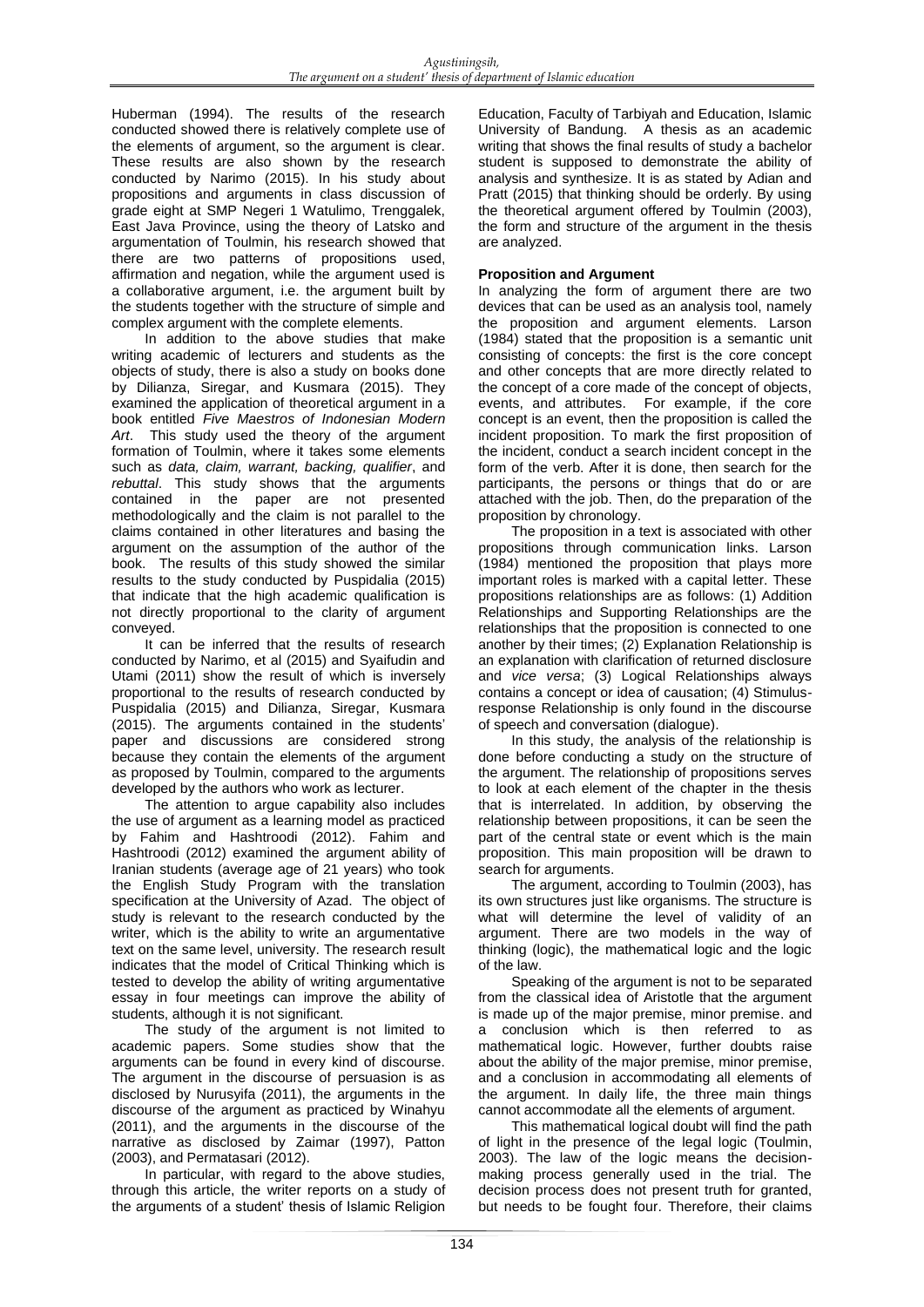(major premise) and data (minor premise) alone do not guarantee the truth. In fact, there are circumstances that refuse, stipulate, or even reinforce claims that escape from mathematical logic thinking.

Walton (2006) defined the argument as the opinion to support or criticize the existing statement. Opinion or reason is the main core of the argument. From the opinion, it can be seen whether the arguments for a declaration exist or not, because, like what Toulmin said (2003), every act of expression always contains the true claims (C). This true claim may contain support or refutation.

Claim is a statement that is believed by the writer or speaker. In a process of expressing opinions, whether oral or written, claims will always be maintained by the speaker or writer. Efforts to clarify and defend this claim will be successful if it is supported by the data (D) or a firm foundation, in the form of evidence to substantiate the claim. If the existing evidence is insufficient as the data to support the claim, there is the assurance (warrant (W)) as supporting evidence. Therefore, Toulmin (2003) explained that a statement that may contain data and warrants as well. With the claim (C), the data (D), and the warrant (W), it can be said that the argument has been structured well. The qualifier (Q) and rebuttal (R) will arise at the moment the situation requires. The other part that is introduced by Toulmin (2003) is backing (B) which serves to support the warrant (W), the part that argument can establish patterns of C-D-W-B-Q-R or can only consist of C-D, which is a claim with one or more of data.

# **METHOD**

The study uses a qualitative approach with the case study method. In this context, the writer takes the case of how the arguments are made in the student's<br>thesis of Faculty of Tarbiyah and Education, Tarbiyah and Education, Education of Islamic Religion Department in 2015 with a cum laude graduate, entitled. The selection is based on the assumption that the consideredperfect-thesis should make the arguments well.

Data analysis in this research were conducted in two stages. First, the proposition was analyzed based on the theory of Larson (1984). It is to see: (i) the propositions that make up each chapter in the thesis and (ii) the type of relationships between propositions. Second, the main proposition was used for arguments contained in the academic writing by using the theory of Toulmin (2003).

# **Arguments on the Thesis**

Based on the analysis, this thesis consists of 176 propositions. From the 176 propositions, it was found that there were fourteen prominent (main)<br>propositions. However, not all the propositions However, not all the propositions contained in the thesis have a logical relationship. In this thesis, there are only three propositions that have a logical relationship.

Propositions that have the logical relationship are used to determine the form of arguments of the thesis. As stated by Toulmin (2003) argument is at least structured by claim (claim) and data (data), and the argument is seen as a good one if the relationship between claim and data is supported by the warrants (C-D-W). To add the supporting arguments, Toulmin (2003) adds support/backing and opponents/rebuttal (C-D-W-B-R). In analyzing the argument form of the thesis, there is the pattern of C-D-W (claim, data, and the guarantor/warrant).

In this thesis, there are two parts of the argument. The first argument can be seen below:



Chart argument number 1 Irony of the nature of household establishment

In this argument, the claim is the irony of the nature of household. As stated by Tolumin (2003), claims need to be defined and maintained by

presenting support in the form of data (D) or a firm foundation. The data offered or proposed by the writer are twofold. The first datum is the existing legal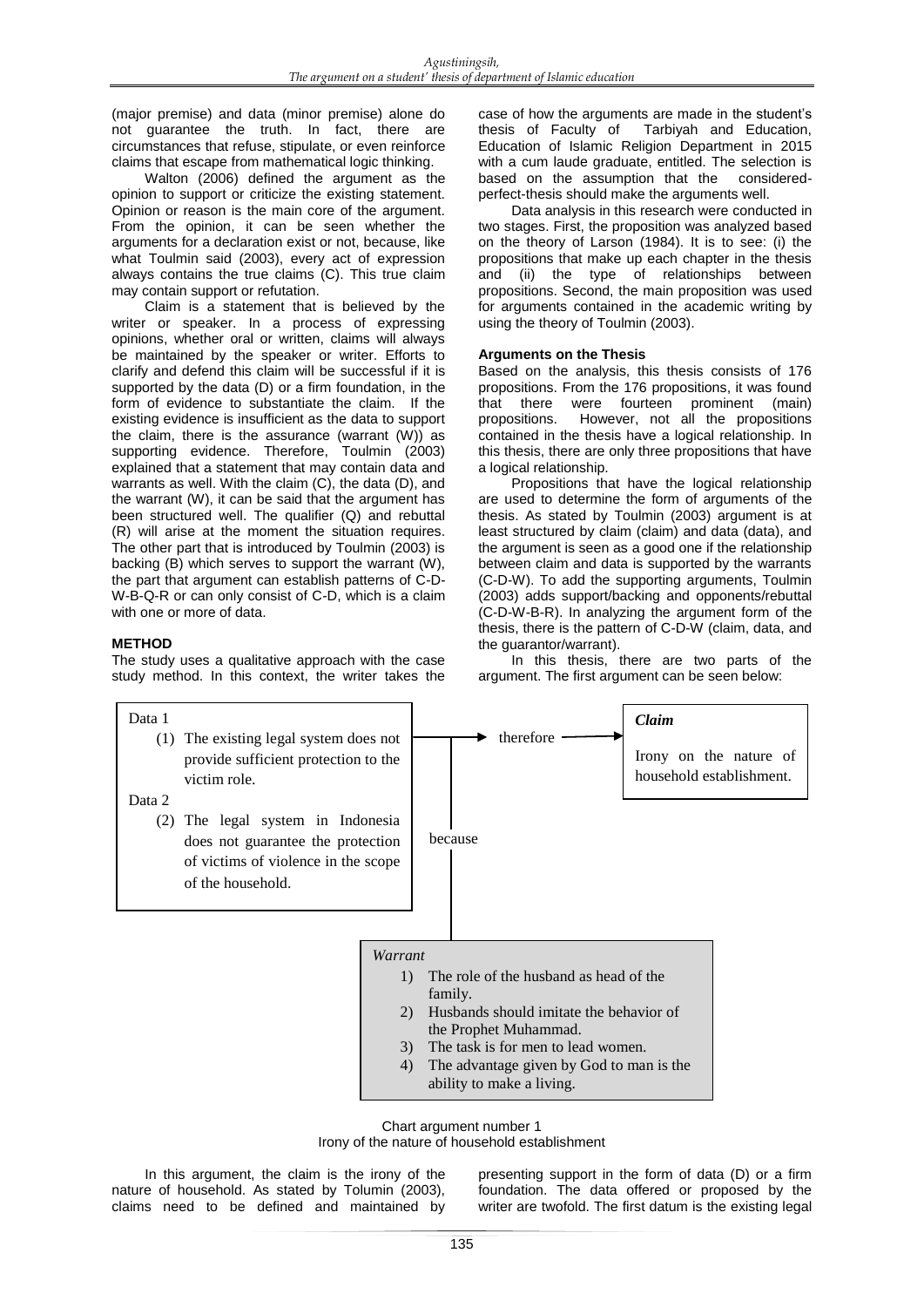system does not provide the sufficient protection to the victim role. The second datum is the legal system in Indonesia does not guarantee the protection of victims of violence in the scope of the household.

To check for a fit between the data and claim, Toulmin (2003) offers a conjunction *because*, between the *claim* and the *data*, to demonstrate their logical relationship, i.e. causality. The relationship between the first data and claims in this argument is that irony of the nature of household is due to the existing legal system that does not provide sufficient protection to the victim role. The relationship between the second data with claims that irony of the nature of household is due to the legal system in Indonesia does not guarantee the protection of victims of violence in the scope of the household.

Having considered the data and claim that form the causality, the writer tries to present a guarantor (warrant) in the form of commentary verses of the Quran. Guarantor is presented is as follows.

- 1) The role of the husband as head of the family.
- 2) The husband should imitate the behavior of the Prophet Muhammad.
- 3) The task is for men to lead women.<br>4) The advantage afforded by
- The advantage afforded by God to humankind is the ability to provide a livelihood.

Semantic logic that is used to identify the consistency between the claims, data, and a warrant is to add a conjunction. Nevertheless, it is found that the first claim arises because the warrant appears first. It is not the *data* that underlie the appearing *claim*. Seeing the relationship between propositions of prominent, the chart is drawn as follows.



Chart argument number 2

Irony of the nature of household establishment

An exegesis that is used as warrants underlies the emergence of the claim, which is stated as an irony on the nature of the household. Everything that is ideal in the holy verses underlies the claim. The claim uttered is matched with the data about the reality of the legal system in Indonesia.



The implication as a form of sacrifice of a woman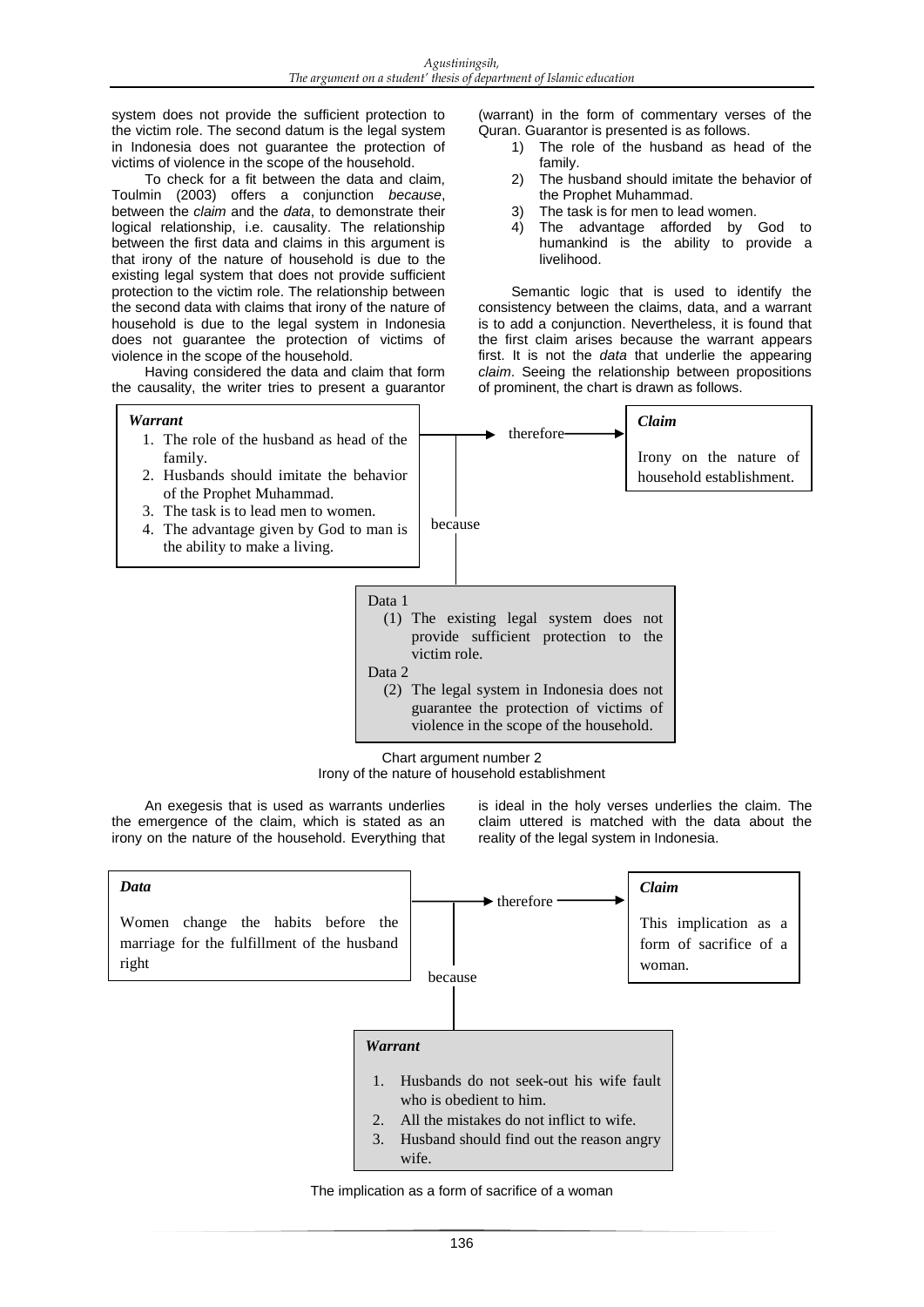The second claim expressed is *this implication is as a form of sacrifice of a woman*. A claim based on data that offer the phenomenon that women change the habit before marriage is a sort of fulfillment of the husband's right. The relationships between claim and the data is bound by the rise of the guarantor/warrant, that is the exegesis of the Al-Quran surah An-Nisa (verse 34: 1) the husband should not find the fault of the wife who has been obedient to her; 2) All the mistakes do not inflict to wife; and 3) the husband should find out why his wife is angry.

Basically, to form a logical relationship, the warrant should be able to embrace the claim and the data as a whole. In the offered argument, the warrant does not have conformity between the meaning component with the claim and data. In order to strengthen the claim and the data, the warrants should have compatibility with the context of the fulfillment of rights by the husband and wife and the sacrifice of a woman. However, warrants are selected to precisely describe the things that should have been done by the husband.

Based on analysis of the arguments on the students' thesis of Islamic Education Department, Faculty of Tarbiyah and Education, Islamic University of Bandung, it was found that the materials of the data and guarantor is inconsistent with the argument concept of Toulmin (2003). In analyzing the thesis, the data used by the writer is in the form of verses of the Quran, al-Quran and hadith exegesis. However, according to Toulmin (2003) verses of the Quran and hadith exegesis is a material that can be used as a guarantor. Data, according to Toulmin (2003), is the evidence to strengthen, underlie, and cause the emergence of the claim. In the context of the thesis writing, it can be in the form of research, statistics, and scientific publications.

Furthermore, the present study shows that the arguments at the university level which is built by the students of religious studies of Islam are constructed by elements of claim and guarantor. This finding is in line with the findings of Puspidalia (2015) regarding the most widely used elements in arguments.

Puspidalia's research results (2015) also concur with the present research's in that the claim is not supported by the data, but by other elements. Puspidalia (2015) also found that that there is no sufficient reason in the claim chain, so that the argument is not clear, and the findings of this study also show that the proposed claim does not have enough data.

In addition, it is also found that the claim that is put forward in the thesis is based on the verse and the interpretation of the Koran. This finding shares some similarities with the research results of Dilianza, Siregar, Kusmara (2015) in which the claims are based on the authors' assumption.

# **CONCLUSIONS**

In the framework of the research activities of students, thesis is a work that can show the scientific knowledge, scientific thinking processes, and critical attitude. Therefore, students are required to present the results of their thinking in a systematic, structured, and logical writing.

The study of the students' thesis of Islamic Education Department, Faculty of Tarbiyah and Education, Islamic University of Bandung indicates that the propositions that are used by the writer of the thesis do not have a relationship with the topic. Moreover, the verses of al-Quran and hadith are used as a starting point for the argument to be conveyed through thesis. It shows that the study of a verse has not been elaborated well as part of scientific work. There is a discrepancy between verses written as warrants/guarantor for claim and data on that thesis. There is also a warrant that obscures the logical relationships built by claim and data. Consequently, the uttered argument becomes unstable because of the inconsistencies between argument elements.

There are still some steps that can be done to complete this study. Further research that can be done is on the thesis of the Religious Education Faculty students in elaborating, affirming, comparing, or negating a verse, hadith, and exegesis as a part of scientific work.

# **REFERENCES**

- Adian, D. G. & Pratama, H. S. (2015). *Teknik Berargumentasi*. Jakarta: Kencana.
- Dilianza, Ahmad, Y, Siregar, A. T. H., & Kusmara, A. R. (2015). Penerapan Teori Argumen dalam Penulisan Seni Rupa; Kasus: Buku Lima Maestro Seni Rupa Modern Indonesia. *Jurnal Tingkat Sarjana Bidang Seni Rupa, 4,* 1-7. Retrieved from [http://jusnal](http://jusnal-s1fsrd.itb.ac.id/index.php/visual-art/article/view/551)[s1fsrd.itb.ac.id/index.php/visual](http://jusnal-s1fsrd.itb.ac.id/index.php/visual-art/article/view/551)[art/article/view/551.](http://jusnal-s1fsrd.itb.ac.id/index.php/visual-art/article/view/551)
- Fahim, Mansoor, & Hashtroodi, P. (2012). The Effect of Critical Thinking on Developing Argumentative Essays by Iranian EFL University Students. *Journal of Language Teaching and Research*, *3*(4), 632-642. [https://doi.org/10.4304/jltr.3.4.632-6](https://doi.org/10.4304/jltr.3.4.632-)38
- Holsti, O. (1969). *Content analysis for the social sciences and humanities.* Massachusetts: Addison Wesly Publishing Company.
- Larson, D. M. (1984). *Penerjemahan Berdasarkan Makna: Pedoman untuk Pemadanan Bahasa*. Trans. Kencanawati Taniran(1999). Jakarta: Penerbit Acan.
- Miles, M. N. & A.M. Huberman. (1994). *Qualitative data analysis: A source book of new methods.*  Beverly Hills: Sage Publication.
- Narimo, Santosa, A., Pratiwi, Y., & Mujianto. (2015). Proposisi dan Argumen dalam Diskusi Kelas Siswa SMP*, Jurnal Pendidikan Humaniora*, *3*(4), 276-286. Retrieved from
- [http://journal.um.ac.id/index.php/jphpISSN.](http://journal.um.ac.id/index.php/jp%09hpISSN) Nurusyifa. (2011). Argumen dalam ceramah motivasi Mario Teguh "Golden Ways (Unpublished thesis). Universitas Indonesia, Depok.
- Patton, M. D. (2004)*. Frauds, hoaxes and pseudoscience: A Course in Argumentation. Academic Exchange Quarterly, 7*(4), 204-208
- Permatasari, A. N. (2012). Argumen dalam narasi: Analisis struktur wacana tulisan samuel mulia pada rubrik parodi *Kompas Minggu*. Universitas Indonesia, Depok.
- Regulation of the Ministry of National Education Number 49 Year 2014 regarding National